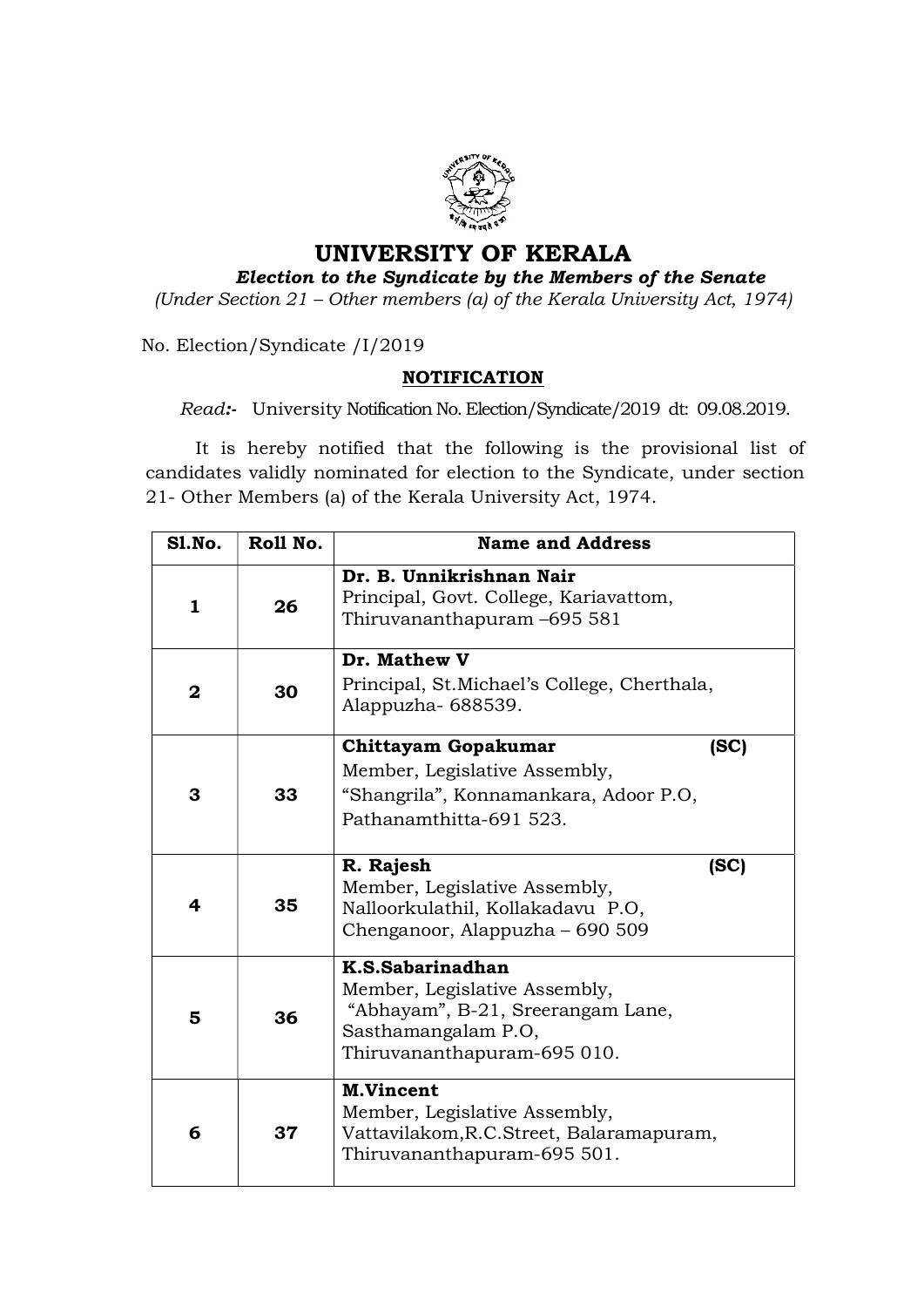| 7  | 40 | Dr. Nazeeb S<br>Assistant Professor,<br>School of Distance Education, Palayam.                                                                             |
|----|----|------------------------------------------------------------------------------------------------------------------------------------------------------------|
| 8  | 41 | Ajith Kumar.J.N<br>Assistant Professor, English,<br>Govt. College for Women, Vazhuthacaud,<br>Thiruvananthapuram.                                          |
| 9  | 43 | Dr. A. Balakrishnan<br>Assistant Professor,<br>History, University College,<br>Thiruvananthapuram                                                          |
| 10 | 45 | Jairaj J<br>Assistant Professor, Physical Education<br>Govt. College, Attingal, Thiruvananthapuram                                                         |
| 11 | 49 | Dr. Babitha G S<br>Assistant Professor, Zoology,<br>S.N. College, Sivagiri, Varkala.                                                                       |
| 12 | 50 | Dr. Kavitha. K.R<br>Assistant professor, Botany,<br>S.N. College, Chempazhanthi.                                                                           |
| 13 | 51 | R Arunkumar<br>Associate Professor, Physical Education<br>K.S.M.D.B College, Sasthamcottah.                                                                |
| 14 | 53 | Dr. M.Vijayan Pillai<br>Associate Professor, Malayalam,<br>NSS College, Nilamel.                                                                           |
| 15 | 56 | Dr. Abraham A<br>Assistant Professor, Physics,<br>Christian College, Chengannur.                                                                           |
| 16 | 62 | <b>B P Murali</b><br>Member, District Panchayath,<br>Thiruvananthapuram,<br>Mampazhikathu Veedu, Pullayil PO,<br>Kilimannoor, Thiruvananthapuram District. |
| 17 | 65 | Viswan Padanilam<br>Alappuzha District Panchayath<br>Noorukodipadeetathil, Padanilam. P.O<br>Alappuzha District.                                           |